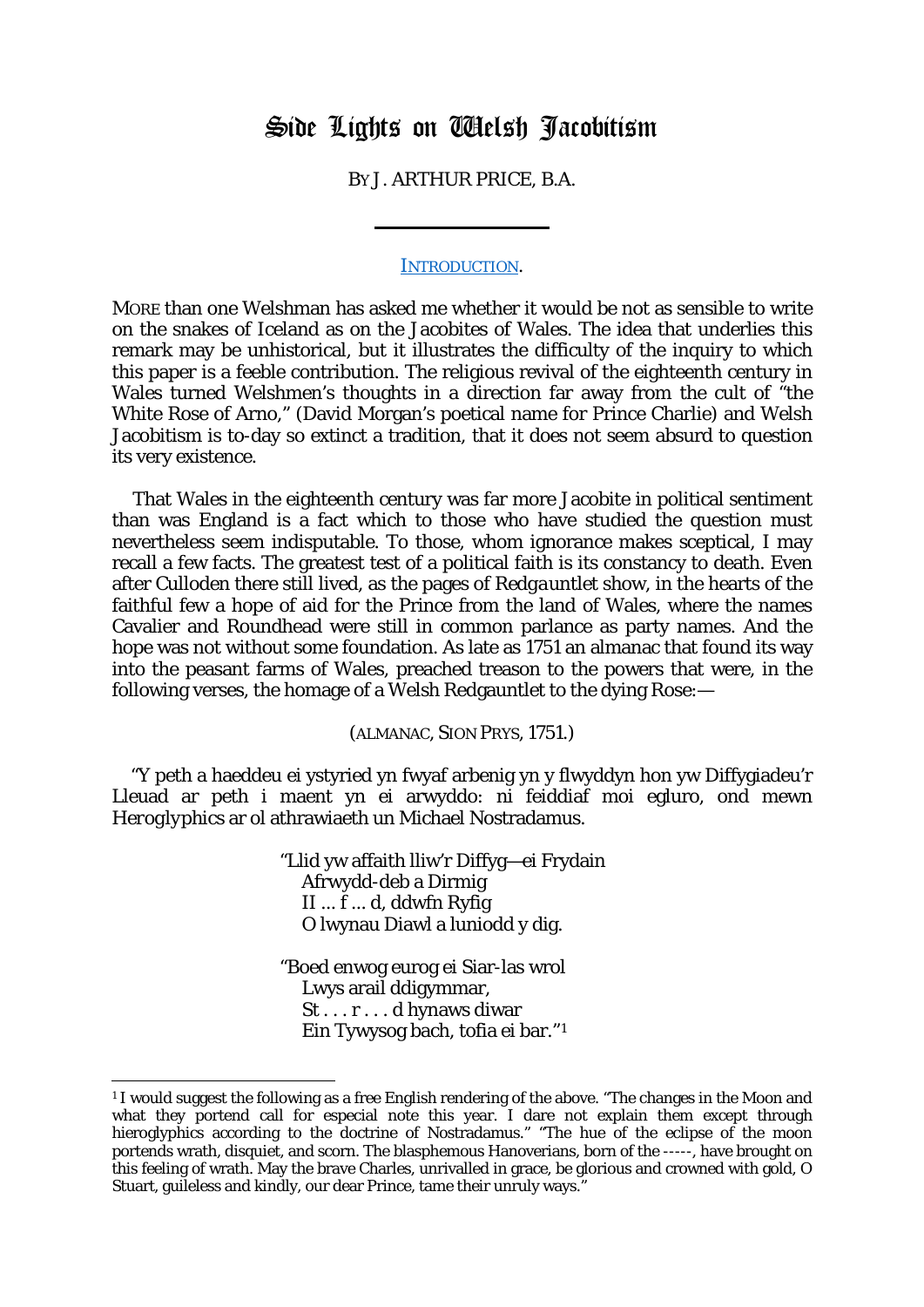Perchance, even then, there were Welshmen who went an inch beyond the homage of wine and song. We know now, thanks to Mr. Andrew Lang's researches, that the picture of the collapse of Jacobitism in the fiasco of the rebellion, portrayed in the last chapters of *Redgauntlet,* depicts in its main details an over true scene. Readers of these chapters will remember Squire Meredyth and his Shakesperian Welsh.

Of the strength of Welsh Jacobitism at an earlier period there can be no question.

In the '45 the two most dangerous men South of the Tweed, in the opinion of English Whigs, were Sir Watkin Wynn (the Brutus of Charles Edward's correspondence) and the Duke of Beaufort, and they were both Welsh landowners. The Cycle Club in Denbighshire, which was closely associated with the Wynn family, and existed down to our own day, was without doubt at one period an important political organisation, and there is no doubt some truth in the story, that Chambers, in his *History of the Rebellion in 1745* (vol. i, p. 272 *et post),* tells us on the authority of a Welsh friend, that at the time when the Highland hosts turned back on Derby a number of Welsh Squires were riding hard to join Prince Charlie's banner, and only turned back when they heard of the retreat, and that ever after "he was of the company most accounted, who had ridden furthest on the way."

Now, if the sceptic still insists that such facts as those that I have mentioned, only prove the sentiments of the Welsh aristocracy and Bards, it is only necessary to refer him to the curious facts relating to the Jacobitism of the lower orders in Wales, collected in Mr. Hobson Matthews' recent collection of Cardiff documents, though, perhaps, an even stronger proof is furnished by the savage riot with which the miners of Rhôs greeted the accession of the House of Brunswick to the English throne. Welsh Jacobitism being, then, an unquestioned fact, it is surely time to study its history before the disappearance of documents and the failure of tradition render the work impossible.

## PART II.

## SIR WATKIN AND DAVID MORGAN.

To Welshmen the two most interesting things in connection with the '45 are the waiting of Sir Watkin Wynn and the fate of David Morgan.

On the first point I can now say little, though I hope on another occasion to return to the subject.

Two facts about Sir Watkin's attitude we know without dispute. As the Highland host entered England they received a message to the effect that Sir Watkin had been with the citizens of London, whom he found as well disposed as ever to treat with the Prince. "The Elector of Hanover and his Ministry's interests decline so fast that Sir Watkin says nobody now will accept of their places and employments, which throws them into the greatest distraction" (Ewald's *Life of Prince Charles Edward Stuart,* p. 181; *Wales,* 1894, p. 19). And we know also that the Prince wrote in after days to his father: "Mr. Barry arrived at Derby two days after I parted. He had been sent by Sir Watkin Wynn and Lord Barrymore to assure me, in the name of my friends, that they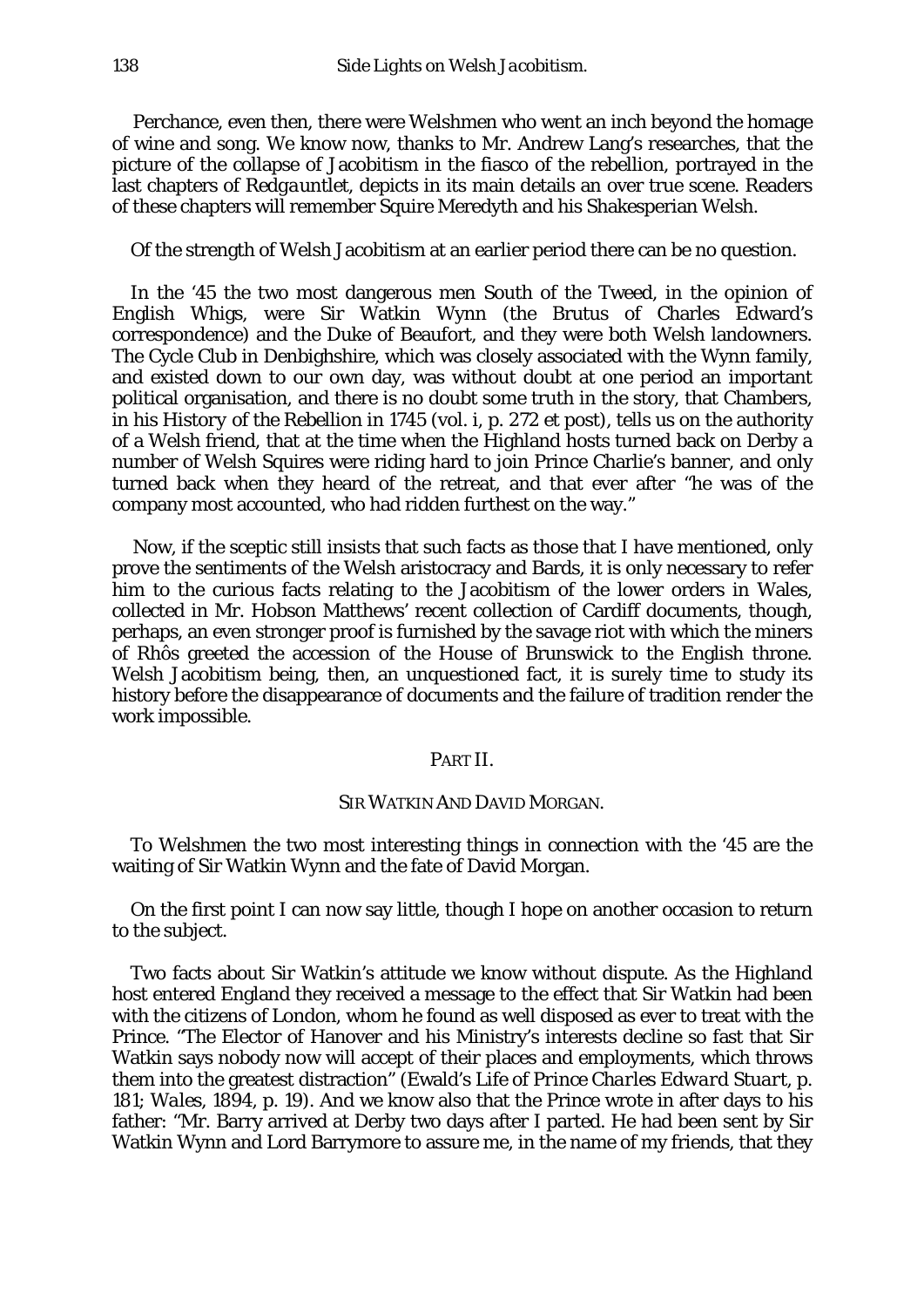were ready to join me in whatever manner I pleased, either in the capital or everyone to rise in his own country" (Stanhope's *History of England,* vol. ii, p. 415).

So much for undisputed facts; but on these facts two different conclusions are formed. Mr. Andrew Lang, who is unquestionably the highest living authority on Jacobite history, considers Sir Watkin's Jacobitism, like that of many English Peers, to have been of the Platonic order, that abstained deliberately from taking any practical step until the day after the fair. The other view, which is put forward in that charming story, *For the White Rose of Arno,* is that Sir Watkin and his friends were ready to take up arms, and actually despatched a messenger to the Prince, as soon as he entered England. This messenger, according to the story, had the bad luck to get intercepted. Thus, when the Highland chiefs at Derby offered to continue the advance if the Prince could produce a letter from a single nobleman or gentleman in England or Wales favourable to his cause, Sir Watkin had already written. The despatch of Barry was on this view a second attempt to get into communication with the Prince. Certainly the story that many Welsh gentlemen were riding to join the army which I have mentioned, also seems to show that Sir Watkin was ready and in earnest. There are, so far as I have as yet been able to learn, no documents in existence that throw much light on the subject one way or the other; the story indeed is that on the retreat of the Prince, Lady Wynn burnt all the papers that would have incriminated her husband, his friends of the Cycle, and in fact most of the Gentlemen of North Wales.[2](#page-2-0) It is at least a significant fact that the Prince, in the Council at Derby, when the chiefs refused to continue the advance on London, is said to have vainly suggested that in place of retreating on Scotland, the army should march through Wales.

With regard to David Morgan, I am in a position to add something to what is generally known. Up to the present time, the chief authority for the life of that unfortunate Welshman has been the biographical sketch by Llewellin, and the record of his fate in the *State Trials.* For readers who are not acquainted with Llewellin's Memoirs (published at Tenby 1862), I may, perhaps, here reprint a summary of Morgan's early life, taken from that work.

"The most energetic of all the Jacobites of the South" *(i.e.* South Wales) "was Thomas David Morgan, Barrister-at-Law, of Pen-y-Graig and Coed-y-Gorres. David Morgan was a scion of the house of Tredegar, and so the blood of Ivor Hael ran in his veins. His father was Thomas Morgan, who in 1682 was under-sheriff of the county of Glamorgan. His mother, from whom he probably inherited Pen-y-Graig, was the daughter of David Mathew, of Llandaff, by his wife Joan, the daughter of Sir Edward Stradling. He was also first cousin of Admiral Mathews, member of Parliament for Glamorganshire. His wife appears to have been a London lady, and through her he seems to have acquired a considerable leasehold property at Shoreditch. He was a prominent member of a Club known as the 'Independent Electors of Westminster,' which was largely frequented by the magnates of the city. In the opinion of the author of a disgraceful pamphlet written after his death, and put in the form of a speech by his ghost to the members of this Club,<sup>[3](#page-2-1)</sup> all the members fomented the insurrection for which the unlucky Welshman alone died. Two interesting facts in

**.** 

<span id="page-2-0"></span><sup>2</sup> This story was told to my informant by the late Mr. Wynne, of Peniarth. It is stated that the day after the burning of the papers the soldiers arrived and ransacked Wynnstay for documents.

<span id="page-2-1"></span><sup>3</sup> The pamphlet is at the British Museum.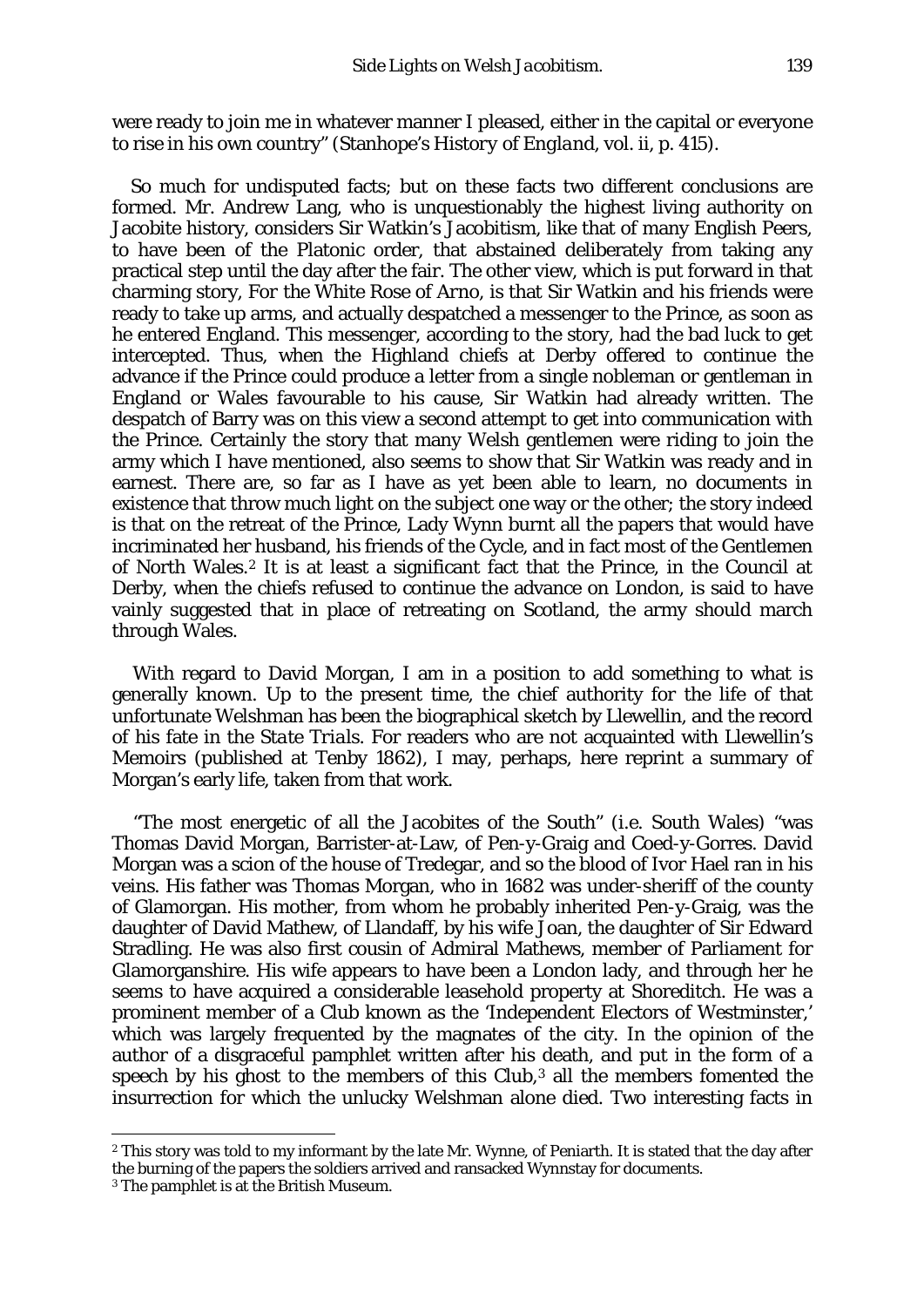connection with Morgan's relations with this Club the pamphleteer has also preserved. He had an intimate friend in a Welsh Squire of Bedford Street (whom I have failed to identify), and he entirely devoted his attention to the 'High Church' party, whom he sought to convince that the Church had everything to gain by a Stuart Restoration. It also appears from the same source that he rejoiced warmly at Walpole's fall."

Horace Walpole sums up Morgan as a "poetical lawyer." And it is not surprising if his muse found a theme in the fall of Walpole, the great enemy of the Stuart cause. Mr. Ballinger, the Librarian of the Cardiff Free Library, has shown me a printed poem which is ascribed to Morgan. It is not of great merit, though there are occasional flashes of powerful satire. It is in the main taken up with a denunciation of Walpole's pacific policy, and would mark the author if he were living in these days as a strong Imperialist. In his prophetic frenzy he almost foresees the coming triumphs of Chatham's administration. It is dated 1739, entitled the *Country Bard,* and dedicated to Frederick, Prince of Wales. I give the commencement and conclusion:—

- 1. "Since Monarchs by Prerogative are wise, How daring the Presumption to advise! How idly wild our *Compliments* to pay! They have the *highest* made them every day;
- 5. Censure *exalted natures* can't endure, Censure is Satyr, and too rough a cure. To compliment, advise, or censure them, Hence seems an awkward and imprudent scheme, Nor is it less a misdemeanour held,
- 10. Rashly to say *the knight hath not excell'd.* Since it prevails in spite of Common Sense, Whoever hits the *Courtier* wounds the Prince. A Prince ----- not much in Politicks refin'd, When to a *Courtier's little Arts* resign'd;
- 15. When grown the *Property* of *sycophants,* That know no candour, and abound in wants. *Laymen* and *Priests* at C----t all sympathize, Their Incense Flattery, Truth their Sacrifice. The *haughtiest* P----te, and the *proudest* P----r,
- 20. Obsequious cringe with low Obeisance here." \* \* \* \*
- 401. "If VIRTUE can divert the Storms of Fate, Let our few PATRIOTS save our sinking State. ---- Our P[r]ay'rs are heard, arm Britons, scour the Main, A few Broadsides shall humble *haughty Spain.*
- 405. See dawning Hope creaks on us from afar, *Too long obscur'd in Peace,* declares for War. Bright she advances from yon azure Sky, Big with success, and fraught with Victory. Resume your Spirit, Britons, arm again,
- 410. Heav'n will support us, if we act like Men."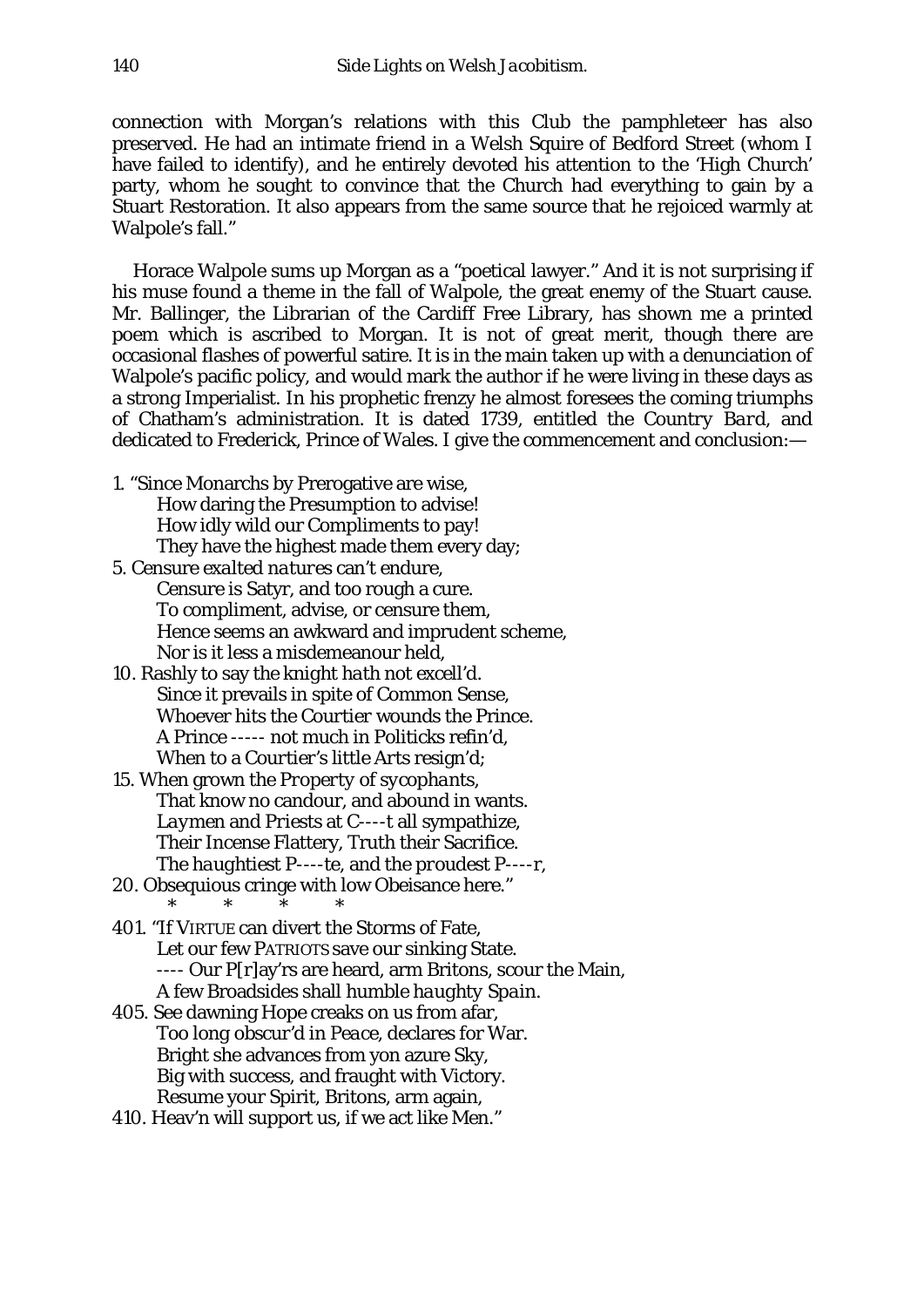The two following MS. poems in the Cardiff Free Library, the one a circuit song, the other a sarcastic poem on the marriage of a young vicar-choral of Llandaff Cathedral with an old lady, are more interesting.

The latter, in particular, throws an interesting light on the condition of the Church as seen from the eyes of a sympathetic High Churchman in the middle of the eighteenth century.

## "To THE BARR ON THE WELSH CIRCUIT. "By COUNSELLOR DAVID MORGAN.[4](#page-4-0)

1

"Friends! frankly I send you my Thoughts, To my Ballad give Ear; I promise it free'er from Faults Then *this here* and *that there.[5](#page-4-1)*

*2*

*"*O Wales! how unhappy thy Fate, Beyond doubt it's severe; Thy Judges, the Farce of the State, Are *this here* and *that there,*

3

"Which of them is worst, or is best, The moot Question forbear; Poor Creatures, by all its confest, Are *this here* and *that there.*

4

"*This here,* what a formal dull Fool! *That there* what a Bear! All Ministers have a sure tool, In *this here* and *that there.*

5

"What a Void and a Chaos of Mind, In their judgment appear! To Justice and Candour stark blind Are *this here* and *that there.*

6 "When obvious Point they'd explain, They puzzle what's clear;

 $\overline{a}$ 

<span id="page-4-0"></span><sup>4</sup> From Ph. MSS., No. 14970.

<span id="page-4-1"></span><sup>5</sup> Judges Carter and Proctor.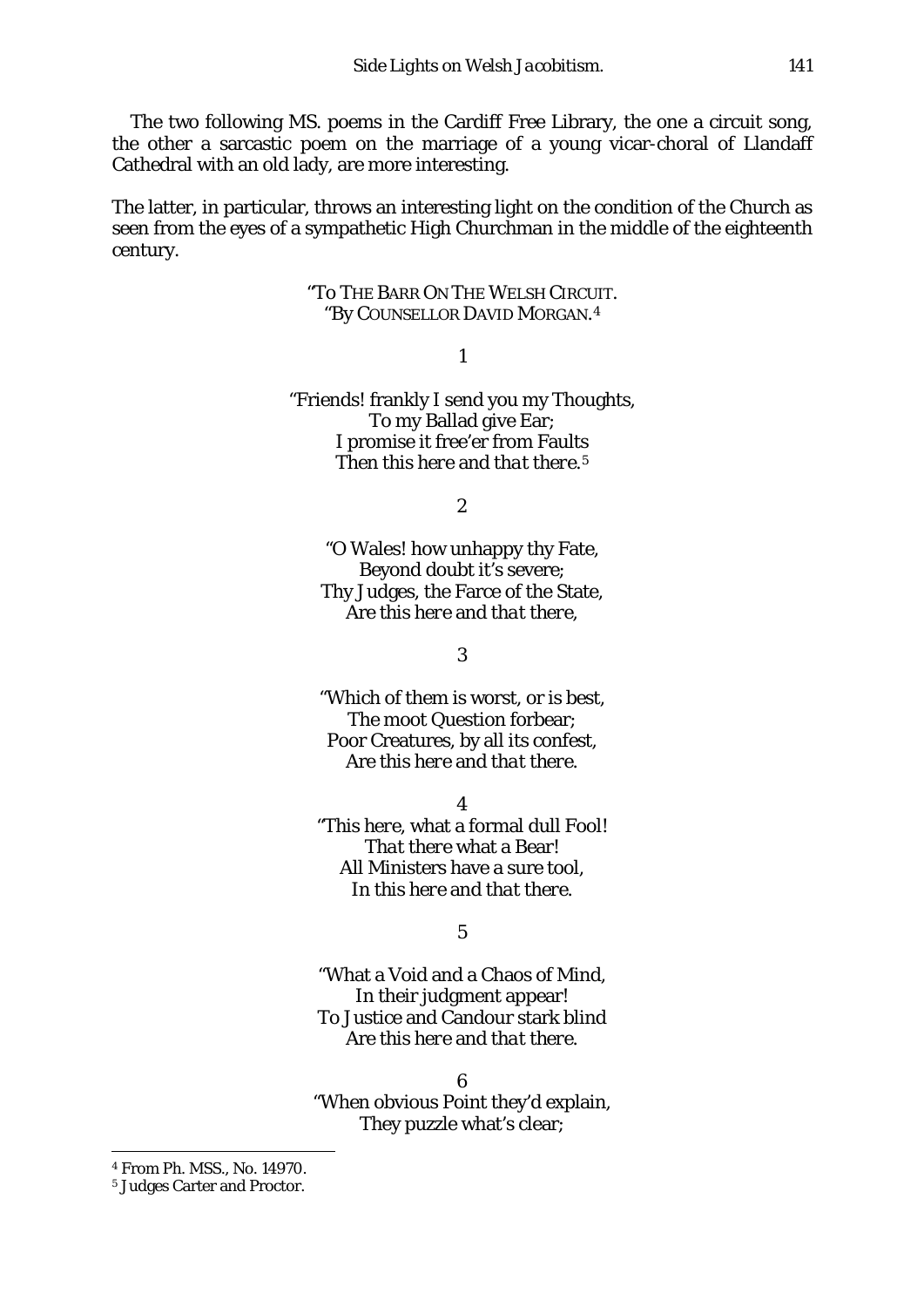All they say, and more than they mean, Are *this here* and *that there.*

*7*

*"*To say, would be wickedly odd, And so like a damn'd sneer, That such were the Image of God, As *this here* and *that there.*

8

"I'll no more in your Circuit regale, My Companions so dear; But Cambria's hard Fate will bewail, In *this here* and *that there."*

"ON MISS HADDOCKS, AFTERWARDS MRS. PRICE, OF LANDAFF.

By COUNSELLOR MORGAN.<sup>[6](#page-5-0)</sup>

"Hannah, some years ago a Toast, By Justice *Sly[7](#page-5-1)* admir'd, For Shape and Features then could boast, Her Eyes all youths set fire; Genteel and easy is her Air, She learn'd of Lady Betty, Still of her years a clever Fair, And justly too thought pretty.

2.

"Long had she liv'd a maid, 'twas hard, To man a perfect Stranger; Time had her Frame somewhat impair'd, Her charms were in some danger; Pensive one morn the maid reflects, Lord! what have I been doing? I have some beauties of the Sex, They're surely worth the wooing.

## 3

"My Eyes preserve their Lustre still, No mortal can deny it;

 $\overline{a}$ 

<span id="page-5-0"></span><sup>6</sup> From Ph. MSS. No. 14970.

<span id="page-5-1"></span><sup>7</sup> Mr. Powel, of Eneyslyn.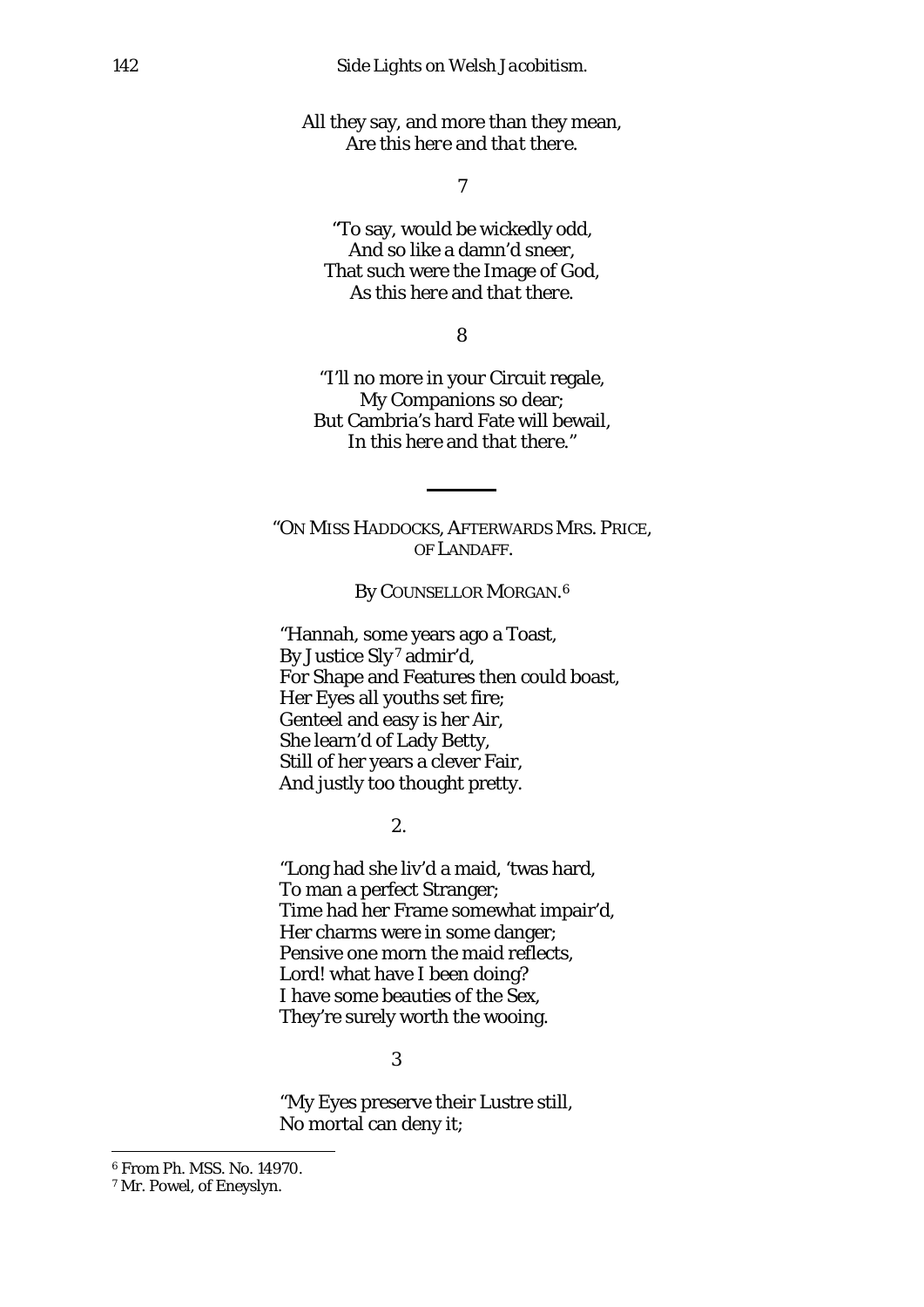Resolv'd I am, marry I will, If there be Joys, I'll try it; Then straight her Eyes with Lustre glow'd, No Lightning e'er flashed quicker; They roll'd at Prayers, that from the Pew Struck thro' the Choral Vicar.[8](#page-6-0)

4

"The Vicar soon disclos'd his Love, Supported well by Grany, At Fifty Hannah he did move, Tho' clogg'd with Children many: Marry she must, Fate had ordain'd, 'Gainst all her Friends' Persuasion; Nought else could please, 'twas all in vain, Her Parts in Agitation."

"Made to her Brother, who married a good Fortune in London, which he spent in entertaining Sir Robert Walpole and other great men in expectation of a Bishoprick.

> "Our Brother does much assume At Hannah's Indiscretion; O! Brother George, look once at Home, You'll see as odd a Passion; Twelve hundred Pounds, quoth George, she's mad, To Choral Vicar given; While he twelve thousand pounds has had, Priests marry sure in Heaven."

The account of the part played by David Morgan in the '45, alike in Llewellin's Memoirs and in the *White Rose of Arno,* is drawn from the proceedings against him in the *State Trials (vol.* xviii, pp. 371-394). Two facts of importance have also been added by Llewellin, the local tradition of his talk with the smith at Efail Llancaiach, when starting on the fatal expedition, and his remark to Vaughan<sup>[9](#page-6-1)</sup> on the first day of the retreat from Derby, when the latter declared that wherever the army went he was determined to go with them, which is taken from Lord Elcho's *Memoirs.*

The report of the trial shews that David Morgan, in company with a friend, joined the Jacobite army at Preston, and accompanied them as a volunteer to Derby, taking a prominent part in arranging the plans of the campaign, and being known as the "Pretender's counsellor", that he followed their retreat to Ashburne, where he left them and proceeded to Stone, where he was arrested on suspicion. He was finally, as is well known, executed at Kennington Common, on July 30th, 1746.

The briefs of the counsel engaged in the prosecution of the Jacobite prisoners are, however, preserved in the British Museum, and from a study of the brief relating to

**.** 

<span id="page-6-0"></span><sup>8</sup> Mr. Price.

<span id="page-6-1"></span><sup>9</sup> There were two of the Court-field Vaughans out in the '45, William and Richard. *See* article on William Vaughan, *Dictionary of Rational Biography,* vol. lviii, 187.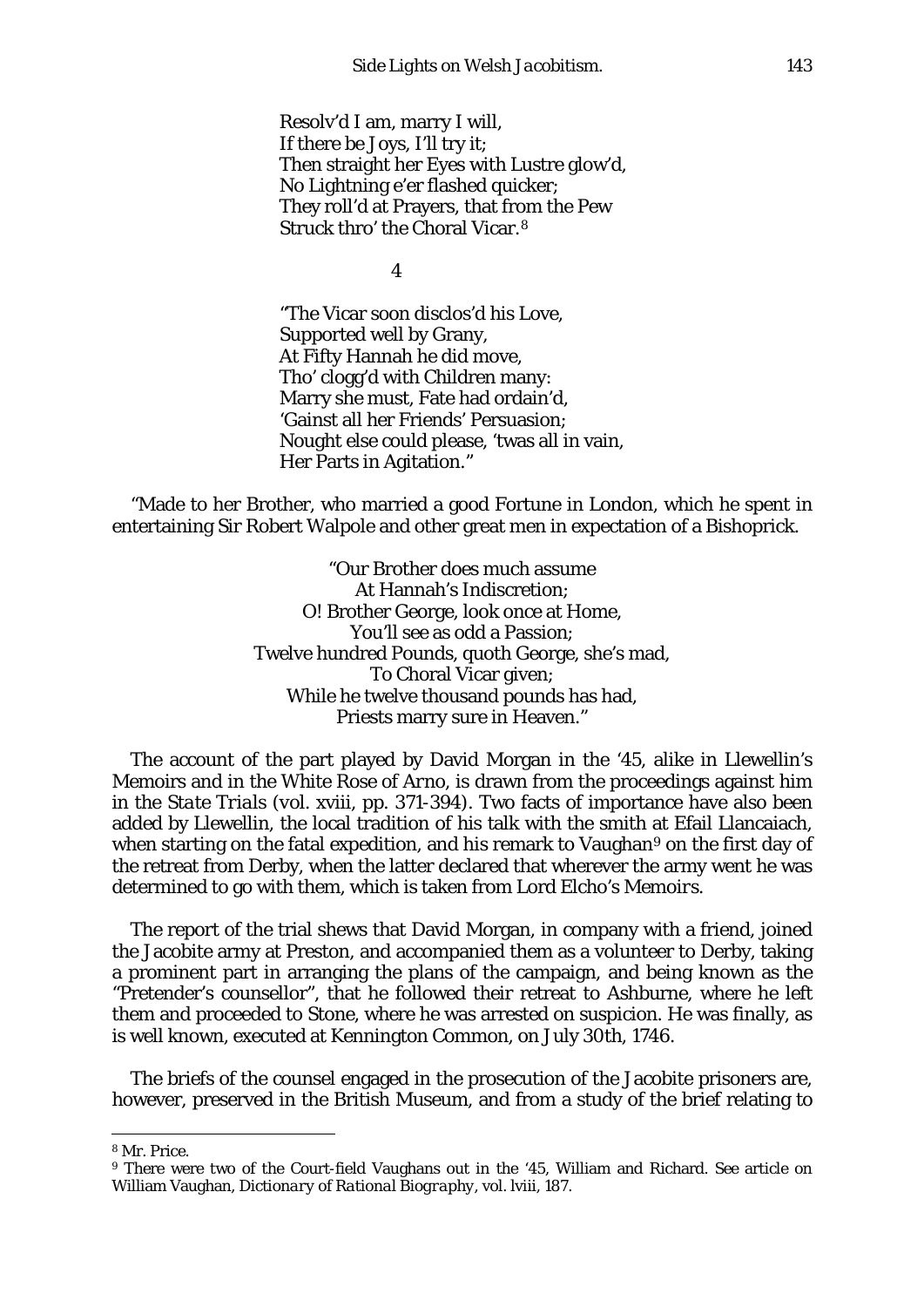David Morgan, I am enabled to throw considerably fresh light alike on his journey to join the Prince's army, and on the position held by him in the army after he had joined it.

The evidence of John Barry (or Berry) occupies only seventeen lines in the *State Trials* report, and as to the unlucky ride of Morgan to Preston, he merely states that he came out of Monmouthshire with his Master and "the defendant," and that they joined the Prince's army at Preston. The proof, however, of John Barry in the brief enables us to follow Morgan and his friend throughout their journey. The proof, which is of sufficient importance for a full transcription, is as follows:-

"That he (Barry) was servant to Mr. William Vaughan in Monmouthshire, and in the beginning of November, last" (of course 1745), "his master told him that he was going ashooting at Mr. Berkeley's of Speechly in Worcestershire, and bid him get a couple of fowling pieces and the spaniels ready in the morning, and they went to Mr. Berkeley's and stayed there one night, and then his master met with the defendant Morgan, and from thence his master and Mr. Morgan went to Mr. FitzHerbert's house in Staffordshire, and stayed there one night, and then went to a gentleman's house near Leigh, in Lancashire—but does not remember his name—and stayed there two nights. And then went to Preston, and stayed there all the night before the rebels came, and he says he and Mr. Morgan's servant were ordered by their masters to take the horses to Walton (about a mile north of Preston), and in case any of the rebels came that way, then they were to take the horses to a village four miles further off. And that about 10 or 11 o'clock the said Vaughan and Morgan came to the house, where witness and the other servant were with the horses, stay'd there all night and walked back to Preston the next morning, and directed the witness and the other servant to stay where they were till they came again. And they came again about 10 o'clock the second night, and the next morning directed the witness and the other servant to take the portmanteau and horses and go to Leigh aforesaid; but to wait in the road a little way short of Leigh, till they were come to them. And about 4 o'clock in the afternoon he said Vaughan and Morgan came to them, with each a white cockade in his hat, and then went to the same gentleman's house at Leigh where they had been and lay there that night; and next morning they went to Manchester with the said cockades in their hats and put up at a constable's house behind a church, but does not know the name, and he attended his master at supper the second night he lay there. And there were there the said Mr. Vaughan, Mr. Morgan, and Mr. Murray, the Secretary to the young Pretender, at supper together. And he heard Mr. Morgan call him Mr. Murray. And he saw Mr. Murray go in and out of the said house, where Vaughan and Morgan lodged, several times. And he says his master and defendant Morgan joined the young Pretender's life guards, under the command of Lord Elcho, and rode with them from Manchester to Derby, and his master gave him two guns to carry from Manchester to Derby. And he says, when the rebels went back to Manchester, his time being out with his master, he left him there. As he was going," he concludes "he was taken up and committed to gaol."

These statements clear up several points of doubt in Morgan's story. In the first place they show that Morgan did not, as I thought probable *(Wales,* 1894, p. 20), proceed through North Wales or visit Sir Watkin on his journey, and therefore relegates some interesting chapters in the *White Rose of Arno* to the region of fiction.

In whatever negotiations, therefore, Sir Watkin may have been carrying on with the Prince at this juncture,

Morgan played no part. It also clears up the further point as to the companion of Morgan's ride, it has been always supposed that it was one of the two Vaughans, and the proof makes it clear that it was William and not Richard. How or when Richard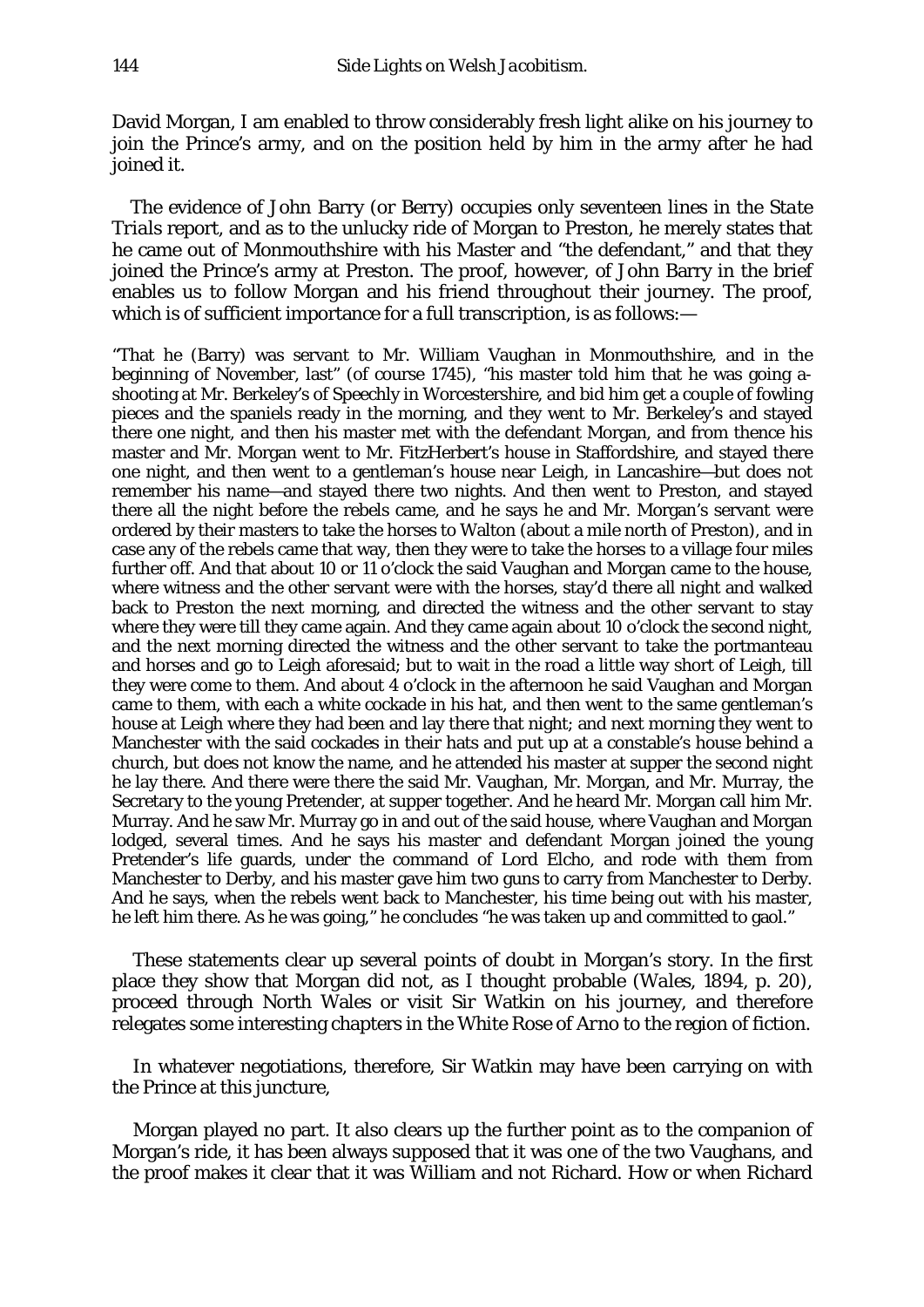Vaughan joined the Jacobite army there is, so far as I know, no evidence. The remaining proofs relate to the action of Morgan after he had joined the Jacobites, and throw a considerable light on the part played by him in the campaign.

Most important on this matter is the proof of Samuel Maddock or Maddox, the informer on whose evidence Morgan was mainly convicted. Maddox, as the chief witness for the Crown, was naturally examined at considerable length; and I do not think that any purpose would be served by repeating here such parts of his evidence as appear in the *State Trials.*

Maddox's evidence at the trial and his statement in the proof, however, contain an apparent discrepancy on a small point to which attention may be drawn. In the report (p. 374) the informer is first asked when he saw the prisoner, and he replied at Manchester. He is next asked "Did he march away from Manchester with the rebels?" and replies: "He marched with them TO DERBY, and there being an information given that some arms were secreted from the rebels, he gave orders for a party of the rebel army to go and search for them." Being asked whether the prisoner went with the party, he adds not to his knowledge, and states that he saw "Captain James Dawson" (whose tragic fate Shenstone has told in verse), "deliver him a pair of pistols." In the proof, however, Maddox states that the search for arms took place at Manchester. The proof on this point is as follows: "When the rebels came to Manchester he" (Maddox) "saw the Defendant among them with a white cockade in his hat, and he was reported the chief man in getting from the Pretender's son press warrants "to seize horses and arms." The proof proceeds to state how information was given to the officers of the Manchester regiment of the place to which a certain Justice Drinckenfield had fled with a large quantity of arms, and then Morgan obtained a warrant from the Prince to send a file of Highland soldiers and Lord Pitsligo (the old Scottish Cavalier of Aytoun's lays) in a fruitless search after him. The discrepancy between the proof and the evidence in the report will not perhaps strike a lawyer as serious, since it is not impossible that Morgan, as a matter of fact, may have been engaged in superintending a search for arms at Derby as well as at Manchester. At the same time, the statement in the proof is interesting, since it makes it clear that immediately on his joining the army, Morgan took a leading position. The rest of the proof is certainly worth transcription, as it very considerably amplifies, though it does not contradict, Maddox's evidence in the report.

"And the witness afterwards frequently saw the defendant upon the march with the Rebels from Manchester to Derby armed with a brace of pistols and a broad sword and" (he) "had a white cockade. And in the retreat to Ashburn the defendant came to the house where the Manchester officers were quartered, where Capt. Dawson of the Manchester Regiment gave him a brace of pistols. And then the said defendant left the Army. This Witness heard the defendant say that he had the offer of the Manchester Regiment made him by the young Pretender, but he refused it, not being a military man. That the defendant was generally with the young Pretender at nights, and lodged in the same quarters with him. And that he acted as spy for the rebel army in observing the Duke's (*i.e.,* the Duke of Cumberland) Army. And further, that while the Rebels were at Manchester, the defendant met Mr. Francis Townley, Peter Moss, Jas. Dawson, George Fletcher, James Bradshaw, Thomas Furnival, all at Mr. Cookson's, the sign of the Dog in Manchester. And the said defendant proposed the raising of a regiment for the said Pretender, to which proposal all present agreed. And all of them having white cockades in their hats. And then the company considered which should have the command of the regiment, and after a short consultation offered the command to the defendant; but he thanked them, and desired to be excused, saying he did not understand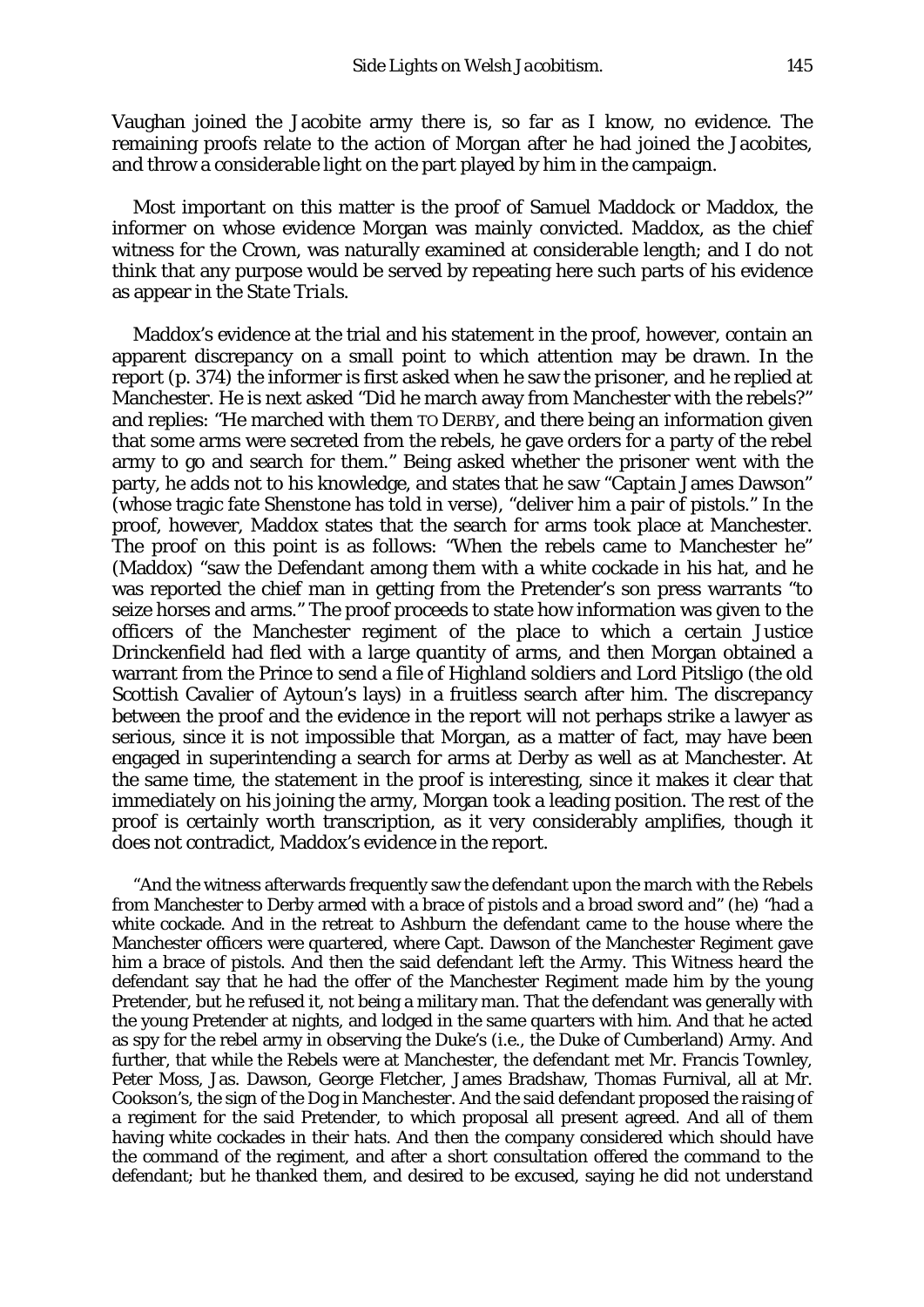military discipline well enough to take so large a command upon him. And said that Mr. Townley had been in the French service and understood the military discipline much better than he. Whereupon Mr. Townley was named Colonel. And he set his name down in a paper first as Colonel. And the rest set down their names with title of rank in the said regiment. And then the defendant took the list away with him to the Pretender, and promised to furnish them arms, and then ordered a drummer about the town to beat up for volunteers."

The remaining proof in the brief is that of the witness, Edward How, who was Morgan's landlord at Derby. The evidence in the report is in the main similar to that in the proof—but as the latter is short, and throws considerable light on the geniality of Morgan's character, I give it in full:—

"This witness says the defendant and about twenty other rebels, eight of whom were officers, were quartered in his house at Derby when the rebel army was there, and defendant told him that these eight officers were not come to live upon him or anybody else, for they would pay for what they had. And he said the defendant appeared to be the chiefest person of those quartered at his house, and gave all the directions for providing for their entertainment and the witness a guinea and three shillings for such entertainment of himself and the other rebels, and sayd he payd him like a gentleman. And says defendant was then publicly called and reported to be the prince's, meaning the young Pretender's, counsellor. The witness having seen the prisoner in Newgate" (this must have been of course after Morgan's arrest) "who told the witness he would come to Derby and see him again in spight of King George, and all the people in the world, or to that purpose, and he saw the defendant frequently go to the Pretender's lodging-house and never appeared to be under any restraint while he was at Derby."

There exists no proof of the evidence of the other Crown witnesses against Morgan, whose testimony appears in the reports, Edward Tew, of Preston, who gave evidence as to Morgan's conversation with Lord Elcho at the Joiners' Arms, Preston, Benjamin Bowker, the deputy constable at Manchester, who gave evidence as to the warrant which Esquire Morgan gave him to search for arms in the town, and Captain Vere, the Hanoverian officer, who seems to have been practically a military spy. In drawing any conclusions from these proofs, it should of course be remembered that the evidence it affords is in a sense tainted by the character of most of the deponents. Reading them, however, in connection with the report of this and the other Jacobite trials, and making all allowances, they at least establish the fact that David Morgan was unquestionably one of the prime movers in the rebellion of '45: and that no man outside the circle of Scotch adherents and French and Irish officers possessed greater influence with the Prince.

The result would seem to be that Welshmen may claim, in this country-man, the most active of the Prince's southern adherents, and more, the one man whose advice, if followed, might have placed the Prince in St. James' Palace.

## A WHIG SCHOOL-BOY.

I may conclude this paper with certain Latin verses on Culloden, by a Whig Welsh school-boy (or at least a boy educated at Cowbridge school) shortly after the battle, composed, no doubt, with a view of obtaining a half-holiday for the school. The poem is here printed exactly as it was written. The author must be responsible for the syntax. For these verses I am indebted to my friend, the present Head-Master of that ancient school.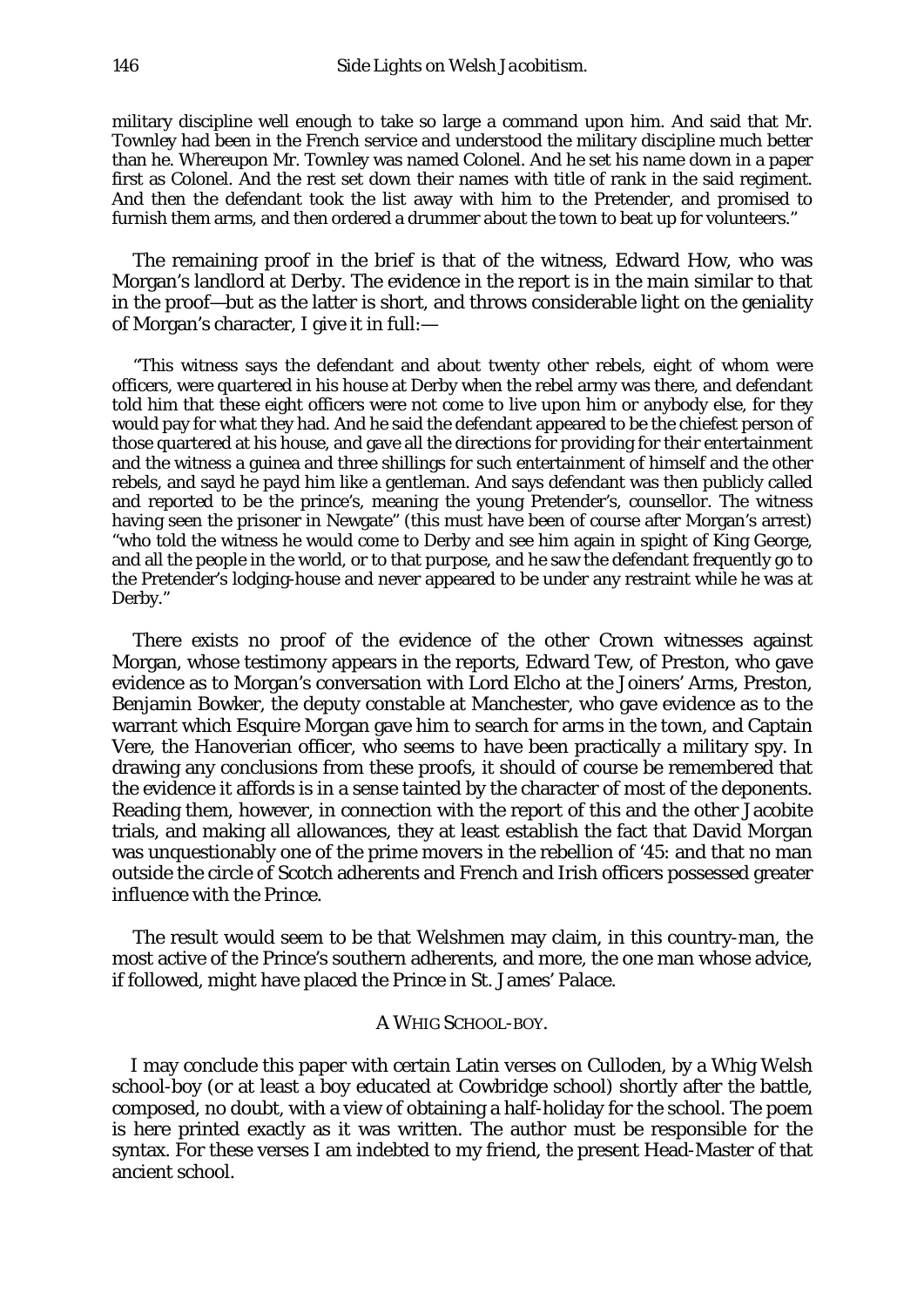#### "GEORGIDES, VICTAE PROCURUERE METU.

"Reppulit, inque fugam trepidas dare terga coegit, Vertit in auctores saevaque bella suos. Qui modo terrebat minitans, nunc dicere causam Cogitur, et legum subdere colla jugo. Sic erat in fatis; sic inconsulta ruit vis, Praecipitans fatum saepe sinistra suum. Spes ubinunc, Ludovice, tuae vocesque, minaeq?[1](#page-10-0) Illa ubi Brunsviciae certa ruina domûs? Si nescis, domus haec humanis altuis ortum Traxit, et e coelis, unde perennet habet. *Italut* Angliacas regeret peregrinus habenas, Brunsvicâ regeret sceptra gerenda manu? Demens, illa tibi quando sperare, tuisque A usus es, hunc aleret cum Domus ista DUCEM? Quid parat ille tibi campo monstravit in illo, Spes ubi Scotorum, spes tua fracta jacet. Scoticae eum pavidae videre in montibus Alpes Tendere. et in summis poenere<sup>[2](#page-10-1)</sup> castra jugis. Non illum montes, non illum sistere possunt Flumina, nix et Hiems, difficilesque viae. Et levis est, leviorque avium pernicibus alis, Cunctantes linquit post sua terga duces. Nec mora longa fuit, Cyclopum allabitur oris; Monticolis solo nomine terror errat.[3](#page-10-2) Hirta illis mens est, et corporis aemula, qualis Et decet agrestes, monticolasque decet. Et credas, scopulorum instar, traxisse rigorem, Mens adeo est illis effera, mensque ferox. Barbara gens tota est, effraenaque, et horrida et exlex, Sive homines mavis dicere, sive feras. Aspice *Monticolam;* Dii talem avertite pestem! Impya Styx illo nil, puto, pejus habet. Arma dedit rabies, quaetrux Polyphemus, et ingens Sidera qui fulcit, ferre recuset. Atlas. Lumborumque tenus falcatus acinace largo est; Hoc fuit Aetnaei munus opusque fabri. Et capite a summo totus jam ferreus ille est; Visus et ingenti mole Colossus erat. Tum nova turmatim videas erumpere monstra, Aetneos fratres Nubigenasque truces; Tullibardinos, Glenbuckettosque rebelles, Totque alios scelerum perfidiaeque duces. Quo vos, quo belli rabies, furiaeque, scelesti, Praecipitant? scelerum terror, et ultor adest. Nec mora; GEORGIDEM venientem fulminis instar,

<span id="page-10-1"></span><span id="page-10-0"></span><sup>1</sup> *quære* minaeque. <sup>2</sup> *quære* ponere. <sup>3</sup> *quære,* erat.

<span id="page-10-2"></span>